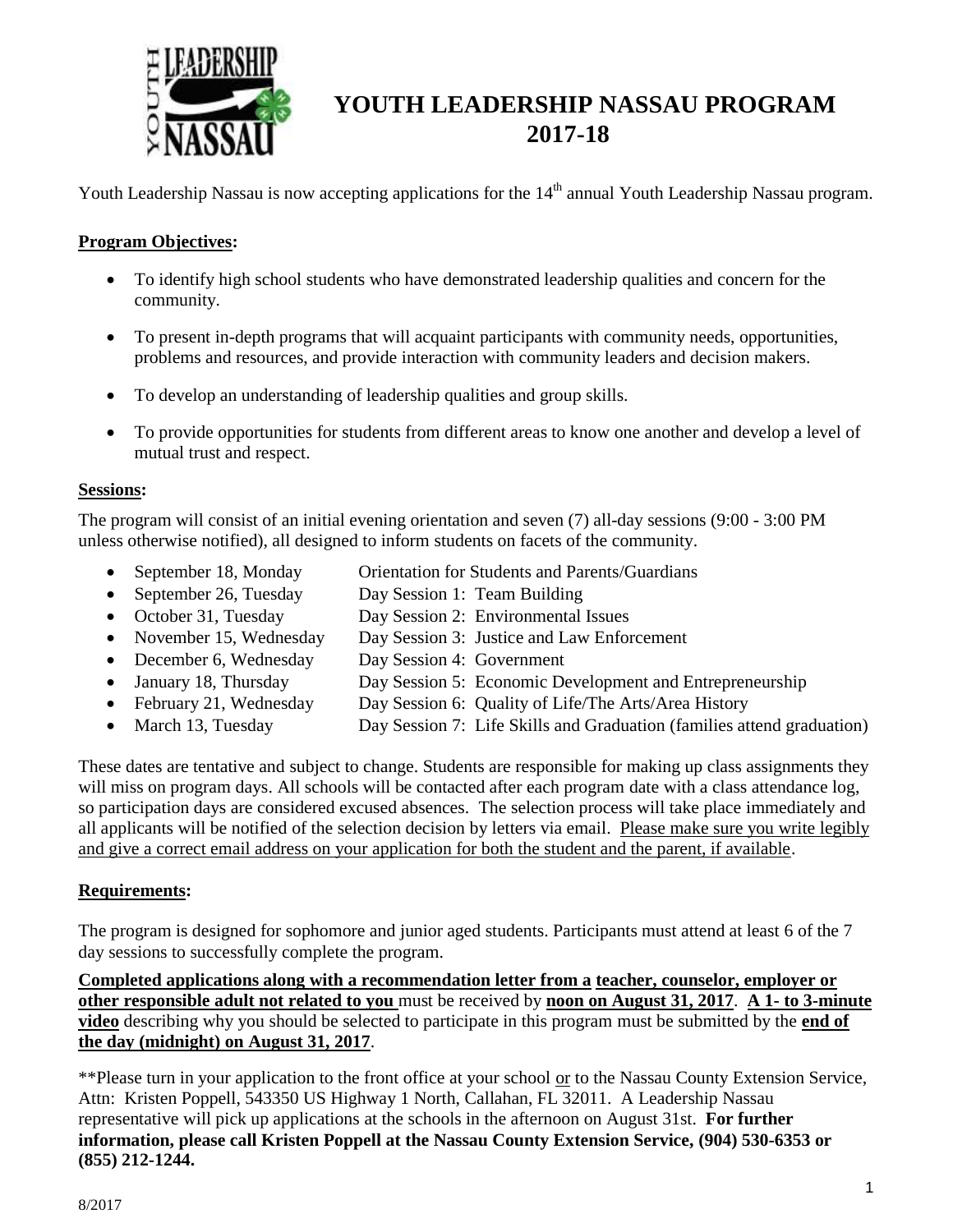

## **Application & Questionnaire**

In order to be considered for participation in Youth Leadership Nassau, you must submit three things:

- 1. **this application**, which must be completely and legibly filled out and signed by the **youth** wishing to participate in the program, and
- 2. a **recommendation** from a teacher, counselor, employer or other responsible adult not related to you, and
- 3. **a 1- to 3-minute video (no shorter than 1 minute, no longer than 3 minutes)** describing why you should be selected to participate in this program. The video must be sent in electronic form by the end of the day **Aug. 31, 2017**, to this email address: [YLNassau@gmail.com](mailto:YLNassau@gmail.com)

## **APPLICANT'S PERSONAL INFORMATION**

| Name: $\frac{1}{\sqrt{1-\frac{1}{2}}\cdot\frac{1}{2}}$                                                                                                                                                                                                                                                                                                                                                    |        |  |                                                                                                                                                                                                                                                                                                                                                         |  |
|-----------------------------------------------------------------------------------------------------------------------------------------------------------------------------------------------------------------------------------------------------------------------------------------------------------------------------------------------------------------------------------------------------------|--------|--|---------------------------------------------------------------------------------------------------------------------------------------------------------------------------------------------------------------------------------------------------------------------------------------------------------------------------------------------------------|--|
| $\overline{First}$<br>Address: <u>Address</u> : Address: Address: Address: Address: Address: Address: Address: Address: Address: Address: Address: Address: Address: Address: Address: Address: Address: Address: Address: Address: Address: Address: Addr                                                                                                                                                | Middle |  | Last                                                                                                                                                                                                                                                                                                                                                    |  |
|                                                                                                                                                                                                                                                                                                                                                                                                           |        |  |                                                                                                                                                                                                                                                                                                                                                         |  |
| PARENT/GUARDIAN INFORMATION                                                                                                                                                                                                                                                                                                                                                                               |        |  |                                                                                                                                                                                                                                                                                                                                                         |  |
|                                                                                                                                                                                                                                                                                                                                                                                                           |        |  |                                                                                                                                                                                                                                                                                                                                                         |  |
|                                                                                                                                                                                                                                                                                                                                                                                                           |        |  |                                                                                                                                                                                                                                                                                                                                                         |  |
|                                                                                                                                                                                                                                                                                                                                                                                                           |        |  |                                                                                                                                                                                                                                                                                                                                                         |  |
| <b>SCHOOL INFORMATION</b>                                                                                                                                                                                                                                                                                                                                                                                 |        |  |                                                                                                                                                                                                                                                                                                                                                         |  |
|                                                                                                                                                                                                                                                                                                                                                                                                           |        |  |                                                                                                                                                                                                                                                                                                                                                         |  |
| 4.                                                                                                                                                                                                                                                                                                                                                                                                        |        |  | $1.$ $\frac{1}{2}$ $\frac{1}{2}$ $\frac{1}{2}$ $\frac{1}{2}$ $\frac{1}{2}$ $\frac{1}{2}$ $\frac{1}{2}$ $\frac{1}{2}$ $\frac{1}{2}$ $\frac{1}{2}$ $\frac{1}{2}$ $\frac{1}{2}$ $\frac{1}{2}$ $\frac{1}{2}$ $\frac{1}{2}$ $\frac{1}{2}$ $\frac{1}{2}$ $\frac{1}{2}$ $\frac{1}{2}$ $\frac{1}{2}$ $\frac{1}{2}$ $\frac{1}{$<br>$3.$ $\overline{\phantom{a}}$ |  |
| What do you hope to gain from the Youth Leadership experience?                                                                                                                                                                                                                                                                                                                                            |        |  |                                                                                                                                                                                                                                                                                                                                                         |  |
|                                                                                                                                                                                                                                                                                                                                                                                                           |        |  |                                                                                                                                                                                                                                                                                                                                                         |  |
| In your opinion, what are the three most important issues facing Nassau County?<br>$1.$ $\frac{1}{2}$ $\frac{1}{2}$ $\frac{1}{2}$ $\frac{1}{2}$ $\frac{1}{2}$ $\frac{1}{2}$ $\frac{1}{2}$ $\frac{1}{2}$ $\frac{1}{2}$ $\frac{1}{2}$ $\frac{1}{2}$ $\frac{1}{2}$ $\frac{1}{2}$ $\frac{1}{2}$ $\frac{1}{2}$ $\frac{1}{2}$ $\frac{1}{2}$ $\frac{1}{2}$ $\frac{1}{2}$ $\frac{1}{2}$ $\frac{1}{2}$ $\frac{1}{$ |        |  |                                                                                                                                                                                                                                                                                                                                                         |  |
| 2.                                                                                                                                                                                                                                                                                                                                                                                                        |        |  |                                                                                                                                                                                                                                                                                                                                                         |  |

3. \_\_\_\_\_\_\_\_\_\_\_\_\_\_\_\_\_\_\_\_\_\_\_\_\_\_\_\_\_\_\_\_\_\_\_\_\_\_\_\_\_\_\_\_\_\_\_\_\_\_\_\_\_\_\_\_\_\_\_\_\_\_\_\_\_\_\_\_\_\_\_\_\_\_\_\_\_\_\_\_\_\_